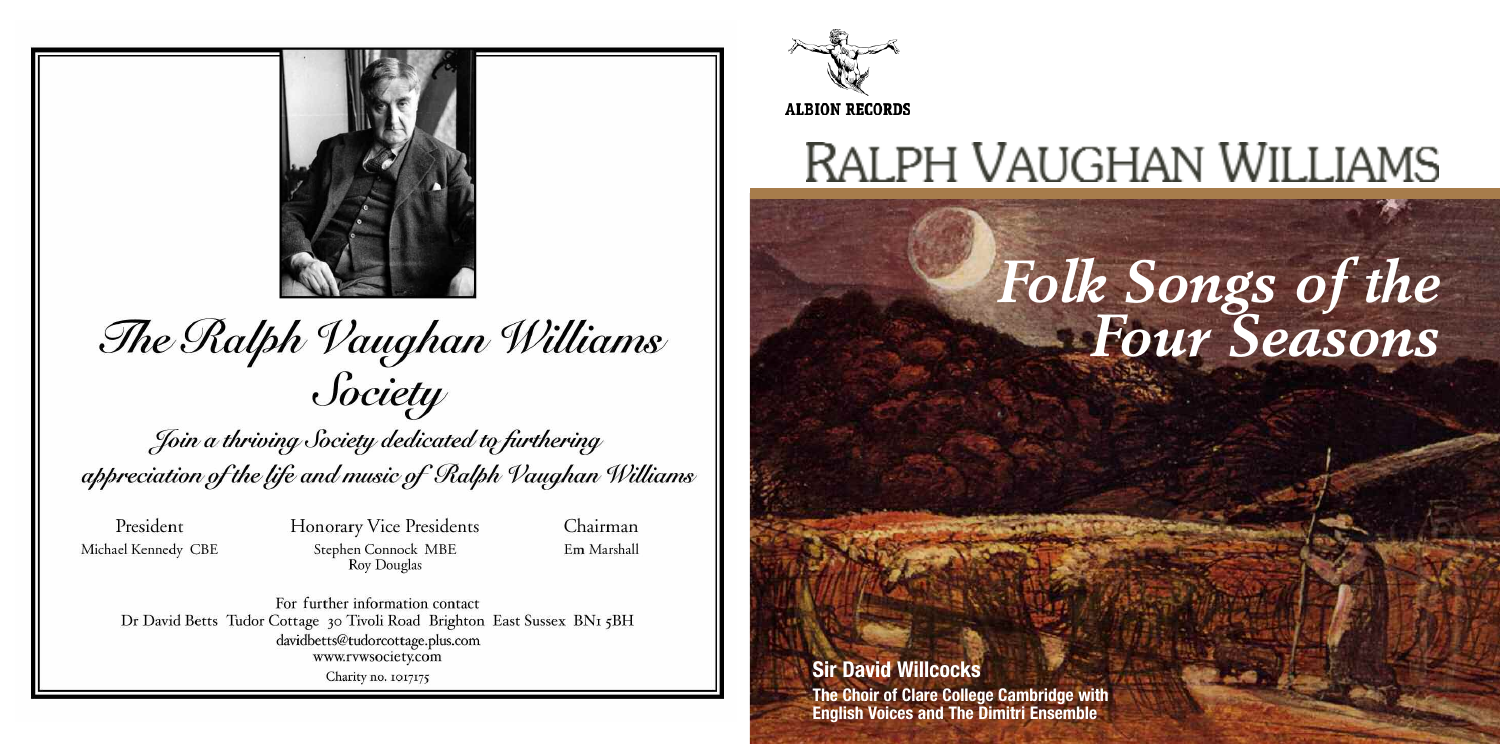### RAI PH VAUGHAN WILLIAMS (1872-1958)

#### *Folk Songs of the Four Seasons (world première recording)*

| $[1]$         | Prologue (Full chorus with semi-chorus descant)       | 3'03 |  |  |
|---------------|-------------------------------------------------------|------|--|--|
| <b>Spring</b> |                                                       |      |  |  |
| [2]           | Early in the Spring (For three voices, unaccompanied) | 3'11 |  |  |
| $[3]$         | The Lark in the Morning (For two voices)              | 2'14 |  |  |
| $[4]$         | May Song (Full chorus with semi-chorus)               | 1'44 |  |  |
| Summer        |                                                       |      |  |  |
| $[5]$         | Summer is a-coming in and The Cuckoo (Full chorus)    | 1'13 |  |  |
| [6]           | The Sprig of Thyme (Full chorus)                      | 2'42 |  |  |
| $[7]$         | The Sheep Shearing (For two voices, unaccompanied)    | 2'24 |  |  |
| [8]           | The Green Meadow (Unison, all voices)                 | 3'38 |  |  |
| Autumn        |                                                       |      |  |  |
| [9]           | John Barleycorn (Full chorus with semi-chorus)        | 3'02 |  |  |
| $[10]$        | The Unquiet Grave (For three voices, unaccompanied)   | 2'19 |  |  |
|               | [11] An Acre of Land (Unison, all voices)             | 2'54 |  |  |
| Winter        |                                                       |      |  |  |
|               | [12] Children's Christmas Song (In two-part harmony)  | 1'56 |  |  |
| [13]          | Wassail Song (Unison, with descant)                   | 3'29 |  |  |
| $[14]$        | In Bethlehem City (For three voices, unaccompanied)   | 2'07 |  |  |
|               | [15] God Bless the Master (Unison, with descant)      | 3'07 |  |  |

#### *In Windsor Forest (world première recording of this arrangement for women's voices by Guthrie Foote)*

| [16] The Conspiracy (Sigh no more, ladies)                   |            | 2'02  |
|--------------------------------------------------------------|------------|-------|
| [17] Falstaff and the Fairies (Round about in a fair ring-a) |            | 2'52  |
| [18] Wedding Chorus (See the Chariot at hand)                |            | 2'55  |
| [19] Epiloque (Whether men do laugh or weep)                 |            | 2'36  |
|                                                              | Total time | 62'18 |

**The Choir of Clare College Cambridge (Director of Music ~ Timothy Brown) The Dmitri Ensemble (Director ~ Graham Ross; Leader ~ Alexandra Reid) Sir David Willcocks**

#### **Folk Songs of the Four Seasons Prologue I Spring II Summer III Autumn IV Winter**

This Cantata for Women's Voices brought together two vital elements in Vaughan Williams' musical character: his strong support for amateur music making and his life-long love for English folksongs and folk-carols. The work was commissioned by the National Federation of Women's Institutes for their first Singing Festival in 1950. It was the first time the National Federation had commissioned a work for a special occasion and Vaughan Williams was their preferred choice of composer. He knew that the amateur forces to be performing this work would consist of a large number of women divided into three classes – a lower body for unison singing, a group for partsinging and a smaller more technically skilled ensemble for unaccompanied passages. The work was conceived with these three groups in mind.

Composing a 'Folk-Song Cantata' enabled Vaughan Williams to draw on his deep knowledge of English folk-song. He found in the calendar the necessary unifying roles to bind the work together. As Vaughan Williams put it 'The subject of our folk-songs, whether they deal with romance, tragedy, conviviality or loyalty, have a background of nature and its seasons'. He chose folk-songs from his own collection, gathered over forty years earlier - between 1904 and 1910 - as well as folk-songs collected by his friends such as Lucy Broadwood, Cecil Sharp and George Butterworth. Vaughan Williams thoroughly enjoyed reminding himself of these lovely tunes – melodies which had so deeply changed the contours, colour and texture of his own music, providing him with a characteristic and immediately recognisable personal style.

The first performance took place at the Royal Albert Hall on 15 June 1950, with the Women's Institute forces joined by the London Symphony Orchestra, under Sir Adrian Boult. As Ursula Vaughan Williams remembered "the audience seemed far fewer than the performers". She also remarked on the 'freshness and sweetness' of the voices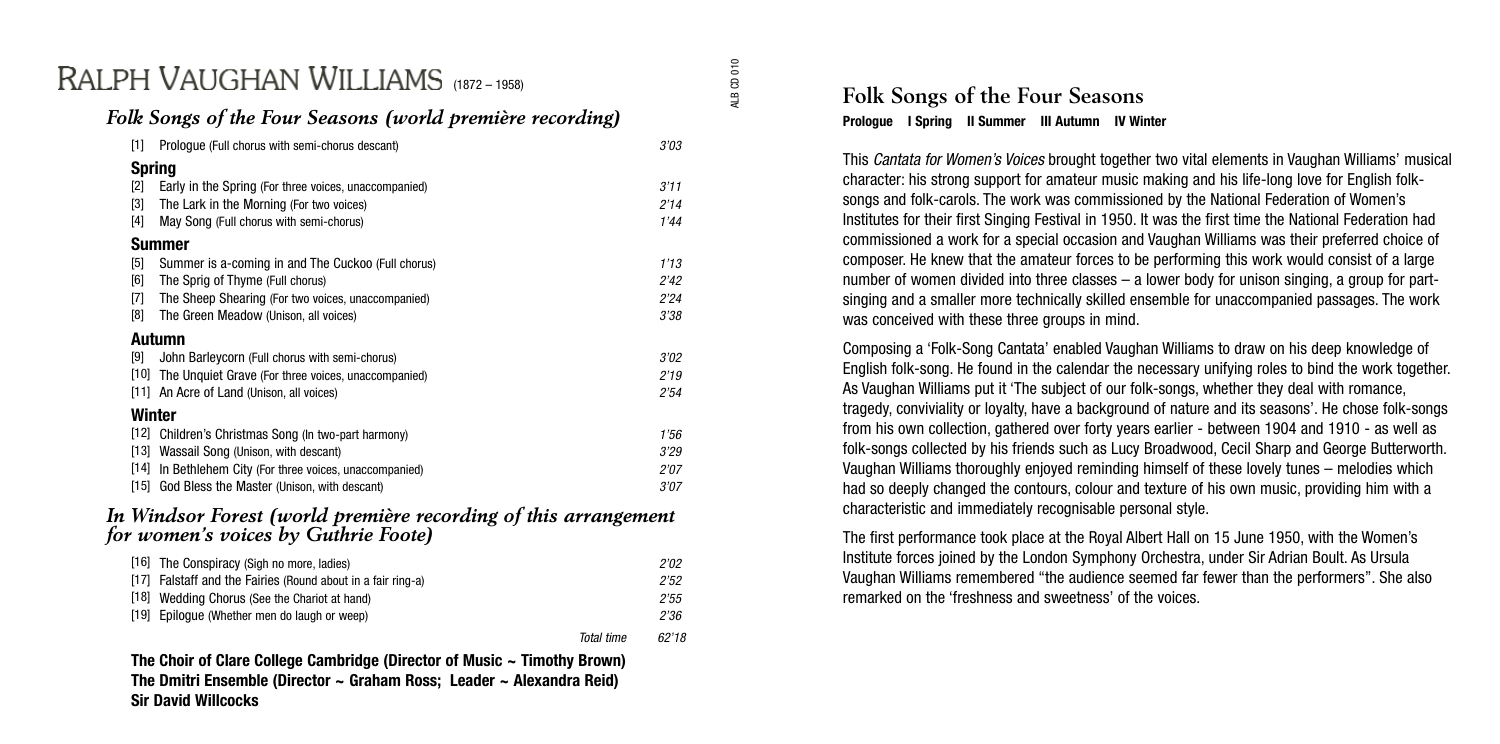The folk-songs used in the *Cantata* are as follows:

- **Prologue: Prologue: Prologue: Prologue: Prologue: Prologue: Prologue: Prologue: Prologue: Prologue: Prologue: Prologue: Prologue: Prologue: Propogue: Propogue: Propogue: Propogue: Propo** Collected by Vaughan Williams in 1904, this is a lively opening song as the chorus exclaim that we should 'sing and be merry withal'.
- **I. Spring** 1. [2] *Early in the Spring* (For three voices, unaccompanied) A sweetly lyrical love-song, delicately orchestrated.
	- 2. [3] The Lark in the morning (For two voices) A gracious folk-ballad confirming that there is "no life like the plough-boys in the month of May". The orchestration is reminiscent of the Flower-Girls passages in The Poisoned Kiss.
	- 3. [4] May Song (For full chorus with semi-chorus) A lovely folk-song, from Lucy Broadwood's collection English County Songs, also used to memorable effect by Vaughan Williams in his balladopera Hugh the Drover.
- **II Summer:** 1. [5] *Summer is a-coming in and The Cuckoo (Full chorus and semi-chorus)* Vaughan Williams enjoyed the inclusion of Summer is a-coming in. He described it as supposedly by a 13th century monk – John of Forncete  $-$ 'but in its freedom and grace it was really a folk-tune'. The Cuckoo is from Cecil Sharp's collection, providing a gentle contrast with the boisterous Summer is a-coming in.
	- 2. [6] The Sprig of Thyme (Full chorus, with descant) Collected by Vaughan Williams in 1904 this is a lyrical song full of flower symbolism – let no-one steal your thyme (virginity).
	- 3. [7] The Sheep Shearing (For two voices, unaccompanied) A sweet, plaintive melody, from Cecil Sharp's collection, also used most evocatively by Holst in his Somerset Rhapsody. Holst said it was his favourite folk-song.
- 4. [8] The Green Meadow (Unison all voices) Also known as The Lawyer, it is taken from George Butterworth's collection and has this *tranquillo* closing verse: And now she is a poor man's wife Her husband dearly loves her She lives a sweet contented life No lady in town is above her
- **III Autumn:** 1. [9] *John Barleycorn* (Full chorus and semichorus) A ballad of the corn-spirit, celebrating the rebirth of the corn the following Spring. Vaughan Williams quoted this folk song in his English Folk Song Suite for military band in 1924 as well as in the music to the film The People's Land (1943).
	- 2. [10] The Unquiet Grave (For three voices unaccompanied) A most moving and poignant folk-song which Vaughan Williams included within *Autumn* for the reason, as he put it, that "The young maiden meets her dead lover among the storms and cold winds of Autumn".
	- 3. [11] An Acre of Land (All voices, unison) A harvest ballad, marked allegro commodo, lovingly orchestrated by Vaughan Williams.
- **IV Winter:** 1. [12] *Children's Christmas Song* (In two-part harmony) An orchestral introduction leads to the plea that at Christmas: 'Pray think of us, poor children, who wander in the mire'.
	- 2. [13] Wassail Song (Unison, with descant)

A Gloucestershire drinking song to encourage a good crop of corn next season. Vaughan Williams included this carol in his Five Fnalish Folk Songs of 1913.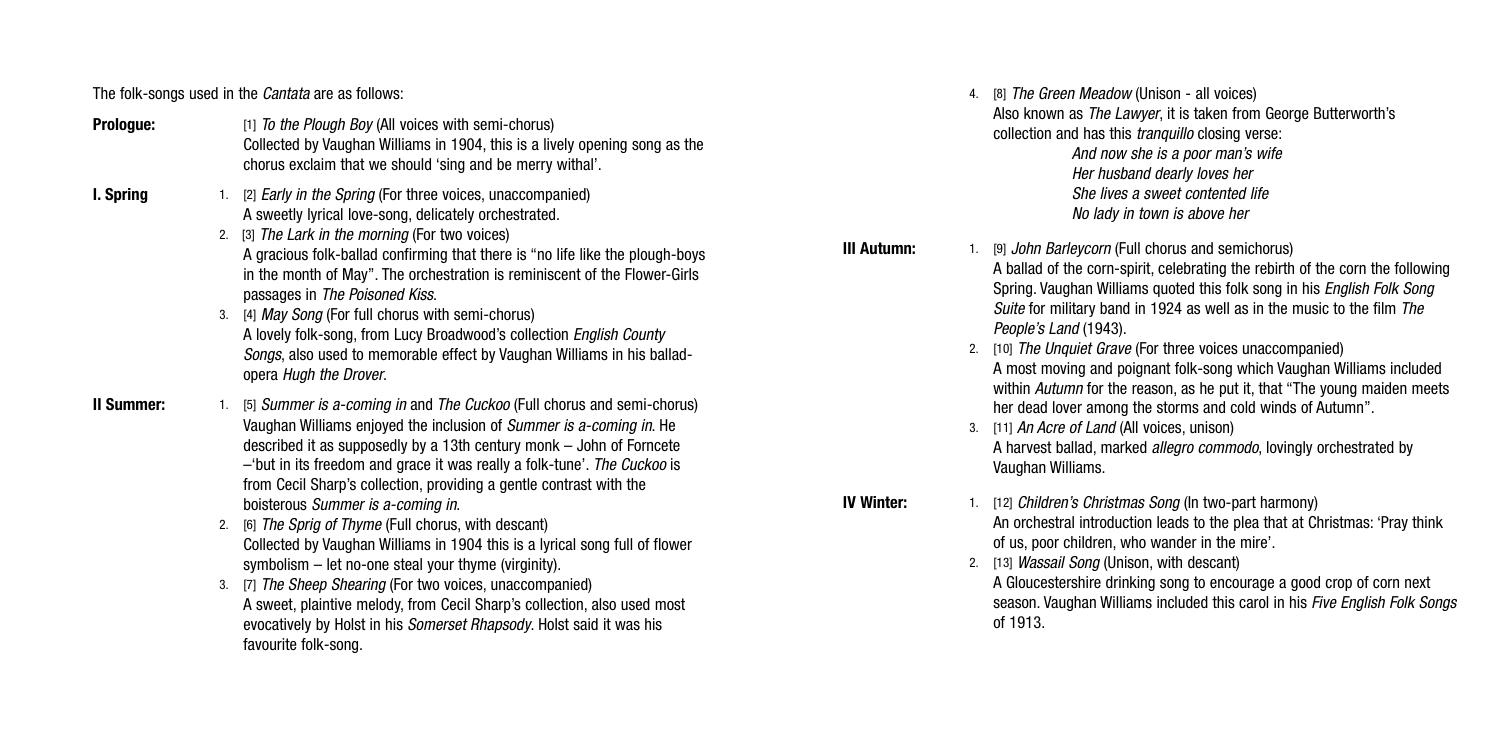- 3. [14] In Bethlehem City (For three voice, unaccompanied) Vaughan Williams was to return to this folk-carol in his last work, The First Nowell. It is adapted from A Virgin most pure.
- 4. [15] God Bless the Master (Unison, with descant) From the Sussex Mummer's Carol, a firm favourite of Vaughan Williams:

God bless your house Your children, too

This uplifting and noble carol ends Vaughan Williams' labour of love.

#### **In Windsor Forest**

Ursula Vaughan Williams always said the The Merry Wives of Windsor was Vaughan Williams' favourite Shakespeare play. He had known the play since arranging music for a production in Stratford in 1913 as part of Frank Benson's company. He had included English folk-songs in his arrangements, most notably Greensleeves in both Richard II and The Merry Wives of Windsor. Vaughan Williams began to compose his own Falstaff opera – Sir John in Love – based on The Merry Wives of Windsor in 1924 and the work was completed by 1928. It was first performed in 1929 at the Royal College of Music, conducted by Malcolm Sargent. Vaughan Williams interpolated into the text various lyrics from Elizabethan poets as well as from other Shakespeare plays. His poetry source was Norman Ault's book of Elizabethan Lyrics (1925). He considered a wide range of poems for chorus or as solo songs, searching in particular for lyrics for 'sweet Anne Page'. Thus in the opera we have, for example, settings of Ben Jonson *(See the Chariot at hand here of love)* and Thomas Middleton *(Weep eyes, break heart)* alongside the Shakespeare. It provides a rich and expressive libretto of which Vaughan Williams felt proud.

Sir John in Love is a wonderfully lyrical and heart-warming opera, marking an advance on Hugh the Drover (1924) in depth and character development without losing the vitality and romance of the earlier ballad-opera. Believing, rightly as it turned out, that there would be few performances of the opera, Vaughan Williams adapted the Cantata In Windsor Forest from the opera in order to

provide a practical alternative for mixed chorus and orchestra, thus (hopefully) avoiding complete neglect. The Cantata was first performed in 1931. The arrangement on this recording, for women's voices, was made by Guthrie Foote, Production Manager at the Oxford University Press, in 1954 in collaboration with the composer. Whereas Vaughan Williams own arrangement had five songs, Foote omitted the second – Drinking Song – presumably on the grounds that the words (Back and side go bare etc) did not suit the women's only setting!

The four songs are as follows:

- (16) The Conspiracy (Sigh no more ,ladies) With words by Shakespeare, from Act 2 of *Much Ado about Nothing*, this is a delightfully fresh and vital chorus with the telling final line: 'Men were deceivers ever'.
- (17) Falstaff and the Fairies (Round about in a fair ring-a) Falstaff is deep in the forest, surrounded by the chorus disguised as fairies. The solo soprano (Anne Page in the opera) exhorts the fairies to 'pinch him to your time', to a jaunty Allegro
- (18) Wedding Chorus (See the Chariot at hand)
	- Arranged for three-part chorus, this is a ravishing setting of the Ben Jonson lyric. The setting fits the poem so well that it is hard, once heard, to read the poem without hearing Vaughan Williams glorious melody.
- (19) Epilogue (Whether men do laugh or weep)

With words from Campion and Rossetter's *Book of Airs*, this is an uplifting conclusion to both the opera and to the Cantata as the chorus sing 'And the world is but a play'.

#### **Stephen Connock**

**Chairman, Albion Records and Vice-President, RVW Society**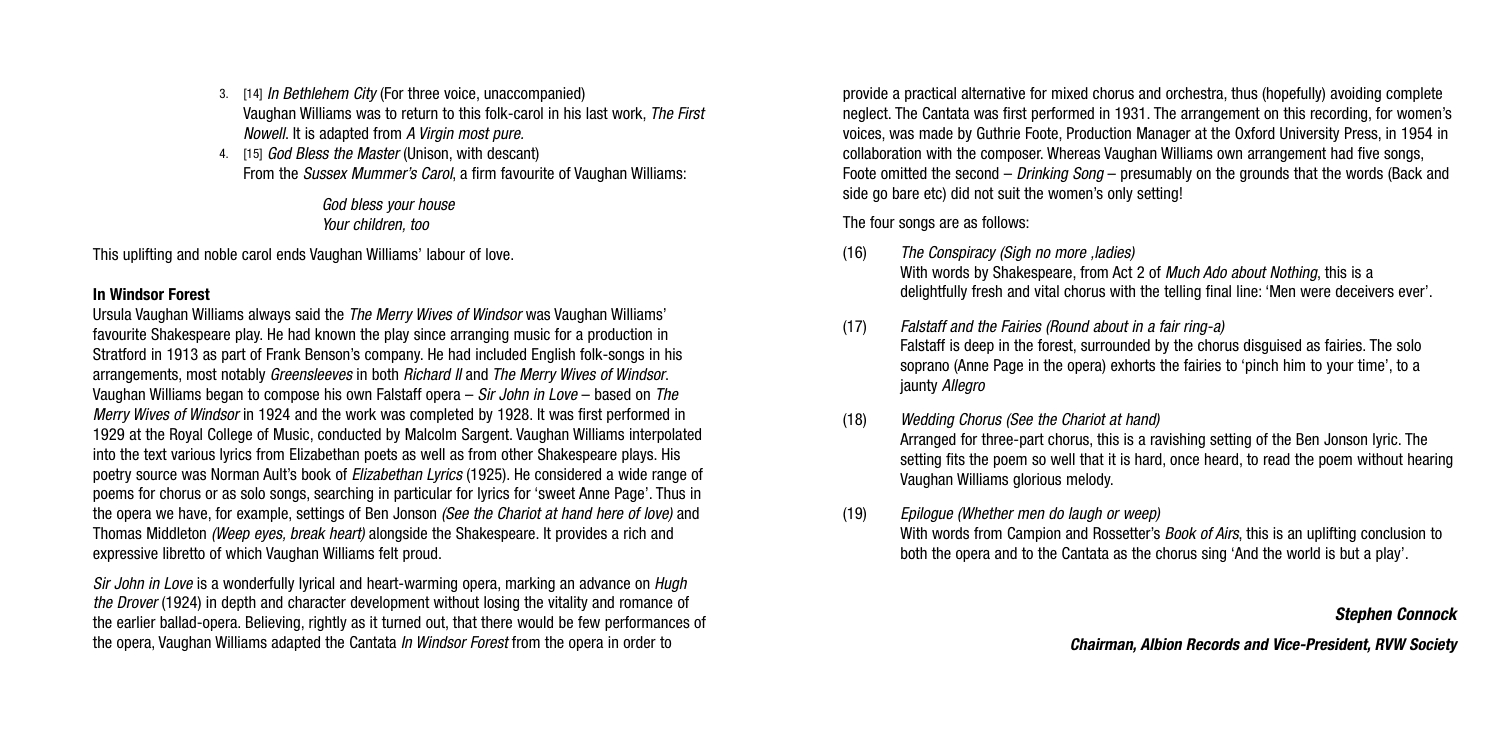#### **Folk Songs of the Four Seasons**

#### **Prologue**

[1] To the Ploughboy Come all you young plough-boys and help me to sing, I'll sing in the praise of you all, For if we don't labour how can we get bread? Lets sing and be merry withal.

Lets sing and be merry withal Here's April, here's May, here's June and July, What pleasure to see the corn grow In August we moil it, we reap, sheath and tie, And go down with our scythes, for to mow

Lets sing and be merry withal And when we have laboured and reaped every sheaf, And gleaned up every ear We'll make no more ado but to plough we will go. To provide for the very next year.

Lets sing and be merry withal

#### **I. Spring**

[2] 1. Early in the Spring O early, early in the Spring, The cuckoo and the nightingale, So sweetly were singing, singing

As I walked out one May morning, O, there I did two lover see, O, they were taking of the air, O.

Then this young couple they walked along, And this young man he sang a song, Thinking to gain her favour.

'Since you have gained my heart', said she, 'And stolen away my liberty, Pray grant to me your name, Sir'.

To church then this young couple went, And married were in sweet content, She and her own true lover.

[3] 2. The Lark in the Morning As I was a-walking one morning in the Spring. I heard a pretty damsel most sweetly to sing, And as she was singing, these words did she say, 'There's no life like a ploughboy's all in the month of May!'

The lark in the morning does rise from her nest, She mounts in the air with the dew round her breast Its all day long she will whistle and sing, And at night she will return to her own nest again.

And when the pretty plough-boy his day's work is done, He trips down to the meadows where the grass is all cut down, And there with his sweetheart he'll dance and he'll sing, And at night he will return with his lass home again.

#### [4] 3. May Song

O we've been rambling all this night And some part of this day, And now we have returned again And have brought you a branch of may.

A branch of may we've brought to you, And at your door it stands, It is but a spray, but its bright and gay, By the work of our Lord's hands.

The fields they are so green, So green as any leaf. Our Lord, our God, has watered them With heavenly dew so sweet

Awake, awake, you pretty maid, Out of your rosy dream, And step into your dairy below And fetch us a bowl of cream.

Our song is done and we must be gone No longer can we stay, So, God bless you all, both great and small, And we wish you a joyful May.

#### **II Summer**

[5] 1. Summer is a-coming in and The Cuckoo Summer is a-coming in, Loudly sing cuckoo, Groweth seed and bloweth mead And spring'th the wood anew, Sing cuckoo, merry sing cuckoo.

O, the cuckoo she's a pretty bird, She singeth as she flies; She bringeth glad tidings, She telleth no lies, She sucketh white flowers For to keep her voice clear; And the more she singeth 'cuckoo', The summer draweth near.

[6] 2. The Sprig of Thyme Come all ye pretty maidens all And young men in your prime, I would have you keep your gardens clean, And let no one steal your thyme.

My garden was planted full, Of flowers ev'ry where; But for myself I would not choose, The flower I held so dear.

The primrose I did refuse, Because it came too soon; The lily and pink I overlooked And vowed I would wait till June.

In June came the rose so red, And that's the flower for me: But when I gathered the rose so dear I gained but the willow tree.

My garden is now run wild, When shall I plant it new? My bed that once was filled with thyme Is all overrun with rue.

Green willow it will twist, Green willow it will twine; And I wish I was in that young man's arms That once had the heart of mine.

[7] 3. The Sheep Shearing It's a rosebud in June and violets in full bloom, And the small birds singing love-songs on each spray, We'll pipe and we'll sing, love We'll dance in a ring, love, When each lad takes his lass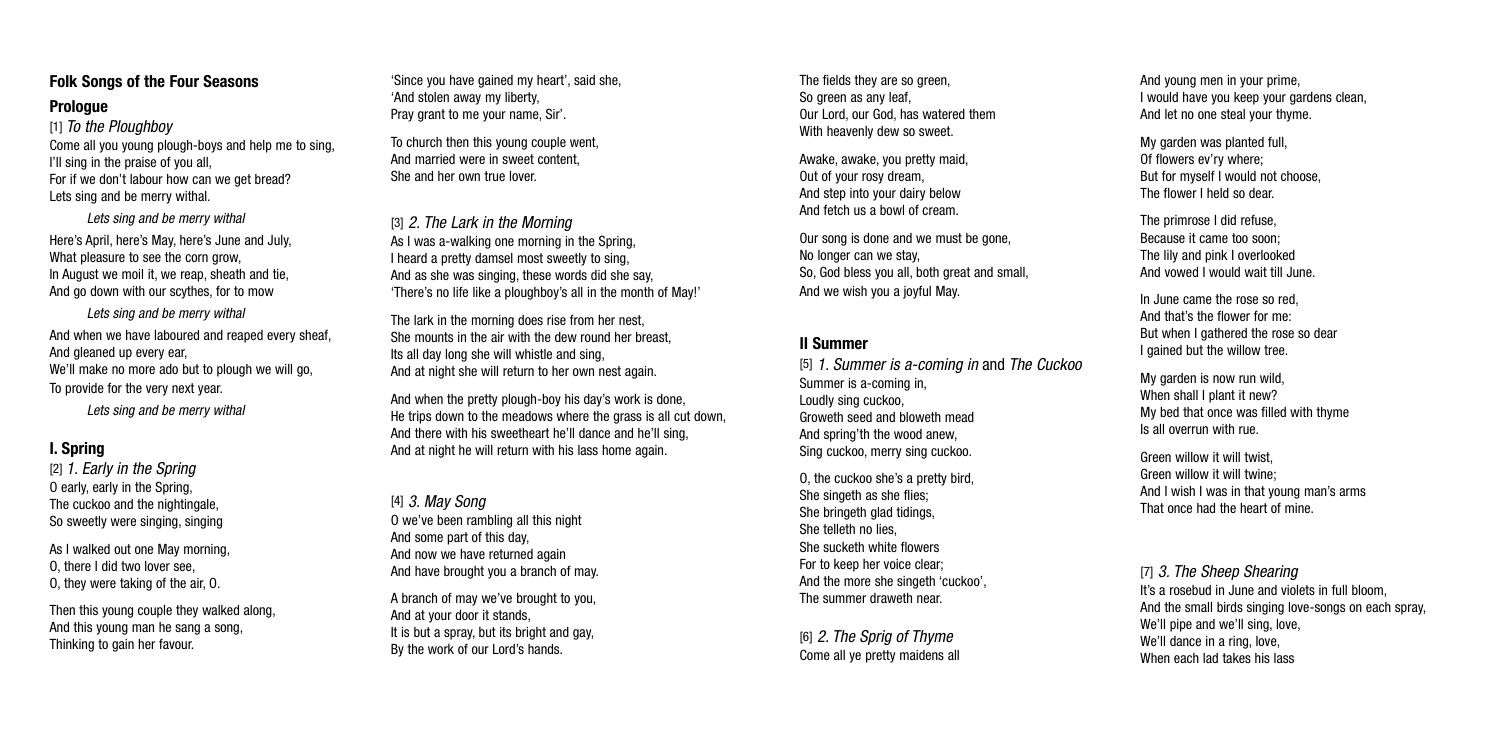All on the green grass, And its all to plough Where the fat oxen grazes low. And the lads and the lasses to sheep-shearing go.

[8] 4. The Green Meadow It's of a lawyer fine and gay, As he rode through the city, O there he spied on a lovely maid, She was handsome, fair and pretty.

'Good morning unto you fair maid, And where are you a-going?' 'Down in yonder green meadow, green meadow' said she, 'Where my father is a-mowing'.

'So no w you come to London', he says, It's there a fine lady I'll make you, And you shall enjoy a silken gown, Diamond rings, gold chains and gold laces'.

'I'd rather be a poor man's wife And sit a t my wheel a-spinning, Than I would be a lawyer' s jade In my laces and fine linen'.

And no w she is a poor man's wife, Her husband dearly loves her; She lives a sweet contented life, No lady in town is above her.

#### **III Autumn**

[9] 1. John Barleycorn There came three men from out the West Their victory to try,

And they have taken a solemn oath John Barleycorn should die.

> Sing right follol the diddle at the dee Right folleero dee.

They took a plough and ploughed him in Laid clods upon his head: And they have taken a solemn oath, John Barleycorn is dead.

So then he lay for three long weeks 'Till the dew from heaven did fall: John Barleycorn sprang up again And that surprised them all.

There he remained till midsummer And looked both pale and wan, For all he had a spiky beard To show he was a man.

But soon came men with their sharp scythes And chopped him to the knee, They rolled and tied him by the waist And served him barbarously.

We'll tip white wine in three long weeks Till the dew from heaven did fall: John Barleycorn sprang up again And that surprised them all.

[10] 2. The Unquiet Grave Cold blows the wind to my true love, And a few small drops of rain; I never had but one true love And in greenwood he was slain.

I'll do as much for my true love As any a young girl may. I'll sit and weep down by his grave For twelve months and a day.

But when twelve months were come and gone This young man he arose 'What makes you weep down by my grave? I can't take my repose'.

'One kiss, one kiss of your lilywhite lips, One kiss is all I crave, One kiss of your lips And return back to your grave'.

'My lips they are as cold as clay , My breath is earthy and strong, If you were to kiss my lilywhite lips, Your days would not be long'.

'My time be long, my time be short, Tomorrow or today, Sweet Christ in heaven have all my soul And take my life away' .

[11] 3. An Acre of Land My father left be an acre of land Ivy sing Ivery My father left me an acre of land And a bunch of green holly and Ivery.

I ploughed it with a ram's horn I sowed it with a thimble…

I harrowed it with a bramble bush, I reaped it with a penknife…

I sent it home in a walnut shell, I threshed it with my needle and thread…

I winnowed it with a handkerchief, I sent it to mill with a team of great rats...

The carter brought a curly whip, The whip did pop and the wagon did stop…

#### **IV Winter**

[12] 1. Children's Christmas Song We've been a while a-wandering Amongst the leaves so green, But no w we come a-wassailing, So plainly to be seen.

> For its Christmas time, when we travel far and near; May God bless you and send you a happy new year.

We are not daily beggars Tha t beg from door-to-door; W e are your neighbour' s children, Whom you have seen before.

Good Master and good Mistress, While your sitting by the fire, Pray think of us poor children That wander in the mire.

We've got a little purse Made of leather ratchin skin, We want a little of your money To line it well within.

Bring us out a table, And spread it with a cloth,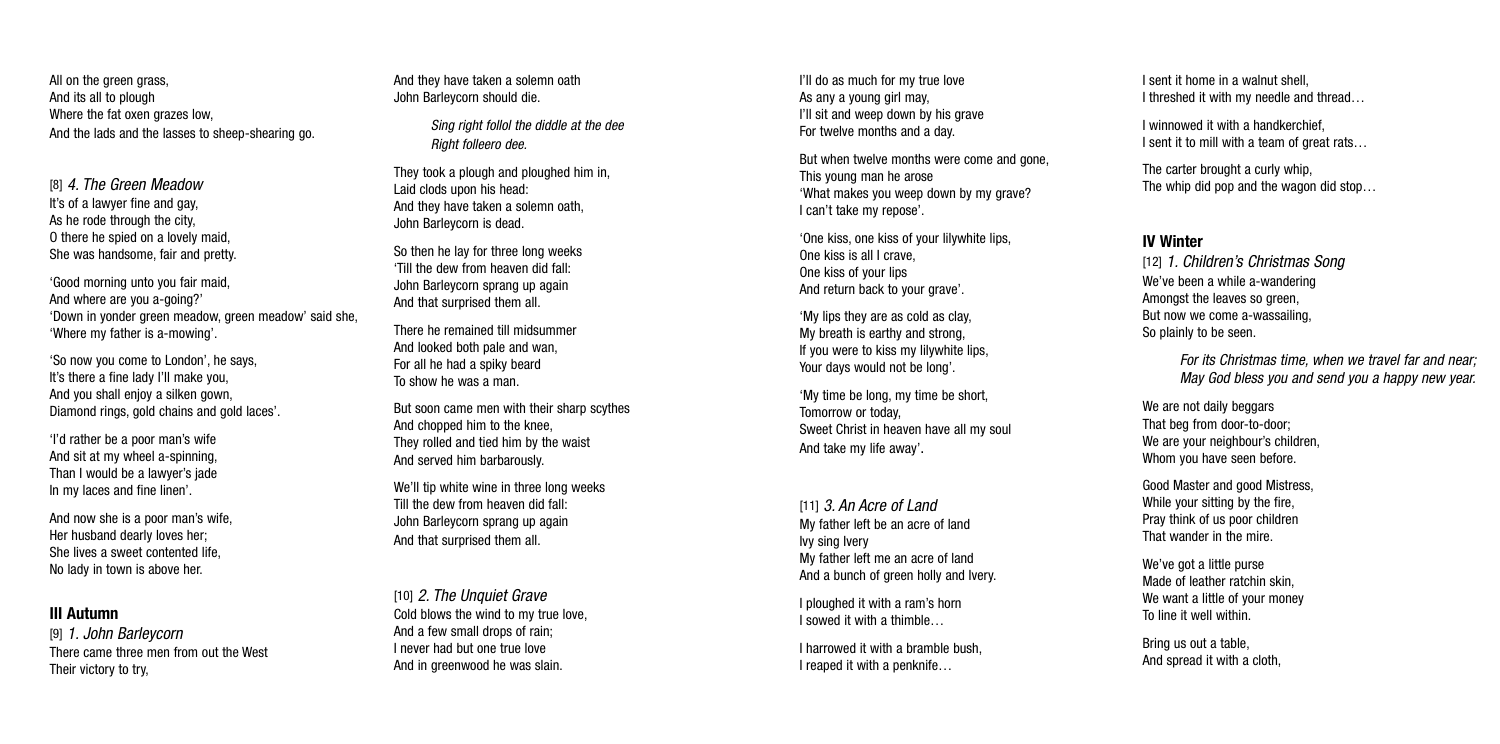Bring us out a mouldy cheese And some of your Christmas loaf.

[13] 2. Wassail Song Wassail, wassail, all over the town. Our bread it is white and our ale it is brown, Our bowl it is made of the white Maple tree; In the Wassail bowl we'll drink unto thee.

Here's a health to the horse and to his right eve. Pray God send our Master a good Christmas pie, A good Christmas pie as ever I did see, In the Wassail bowl we'll drink unto thee.

Here's a health to the ox and to his broad horn, Pray God send our Master a good crop of corn, A good crop of corn as ever I did see; In the Wassail bowl we'll drink unto thee.

Here's a health unto the cow and to her long tail, Pray God send our Master a good cask of ale, A good cask of ale as ever I did see; In the Wassail bowl we'll drink unto thee.

Come butler, come fill us a bowl of the best Then I pray your soul in heaven may rest, But if you do bring us a bowl of the small, May the devil take butler, bowl and all!

Then here's to the maid in the lilywhite smock, Who tripped to the door and slipped back the lock. Who tripped to the door and pulled back the pin. For to let these jolly Wassailers walk in.

[14] 3. In Bethlehem City In Bethlehem City in Judea it was That Joseph and Mary together did pass, All for to be taxed when thither they came, For Caesar Augustus commanded the same.

> Then let us be merry, cast sorrow aside Our Saviour Christ Jesus was born on this tide.

But Mary's full time being come as we find, She brought forth her first born to save all mankind; The inn being full for the heavenly guest No place could she find to lay him to rest.

Then they were constrained in the stable to lie, Where horses and asses they used for to tie, Their lodging so simple they took in no scorn, Our Saviour, our Saviour was born.

Then God sent an angel from Heaven so high, To certain poor shepherds in fields where they lie, And bade them no longer in sorrow to stay, Because that our Saviour was born on this day.

Then presently after the shepherds did spy, Vast numbers of angels did stand in the sky; So merry were talking, so sweetly did sing, All glory and praise to our heavenly King.

[15] 4. God bless the Master God bless the Master of this house With happiness beside; Where e'er his body rides or walks, Lord Jesus be his guide.

God bless the Mistress of this house With gold chain round her breast. Where e'er her body sleeps or wakes, Lord send her soul to rest.

God bless your house, your children too, Your cattle and your store, The Lord increase you day by day And send you more and more.

#### **In Windsor Forest**

[16] The Conspiracy (Sigh no more ladies) Sigh no more, ladies, Ladies sigh no more, Men were deceivers ever, One foot in sea and one on shore, To one thing constant never…

> Then sigh not so, but let them go. And be you blithe and bonny, Converting all your sounds of woe into… Hey hey, nonny, nonny, nonny, nonny

Sing no more ditties, sing no more, no more Of dumps so dull and heavy, The fraud of man was ever so Since Summer first was leavy…

[17] Falstaff and the Fairies (Round about in a fair ring-a) Round about in a fair ring-a, Thus we dance and thus we sing-a, Trip and go, to and fro, over this green-a, All about, in and out, over this green-a.

> Fairies, black, grey, green and white, You moonshine revellers and shades of night, You orphan heirs of fixed destiny, Attend your office and your quality.

But till 'tis one o'-clock, our dance of custom Round about the oak of Herne the hunter let us not forget, Lock hand in hand, yourselves in order set, And twenty glow-worms shall our lanterns be To guide our measure round about the tree. About fairies, about, about…

But stay! I smell a man of middle earth, Vile worm, thy wast o'er looked even in thy birth, A trial, come, corrupt, corrupt, and tainted in desire! Come, will this wood take fire, take fire?

> About him, fairies, sing a scornful rhyme; And, as you sing, pinch him to your time,

(Shakespeare)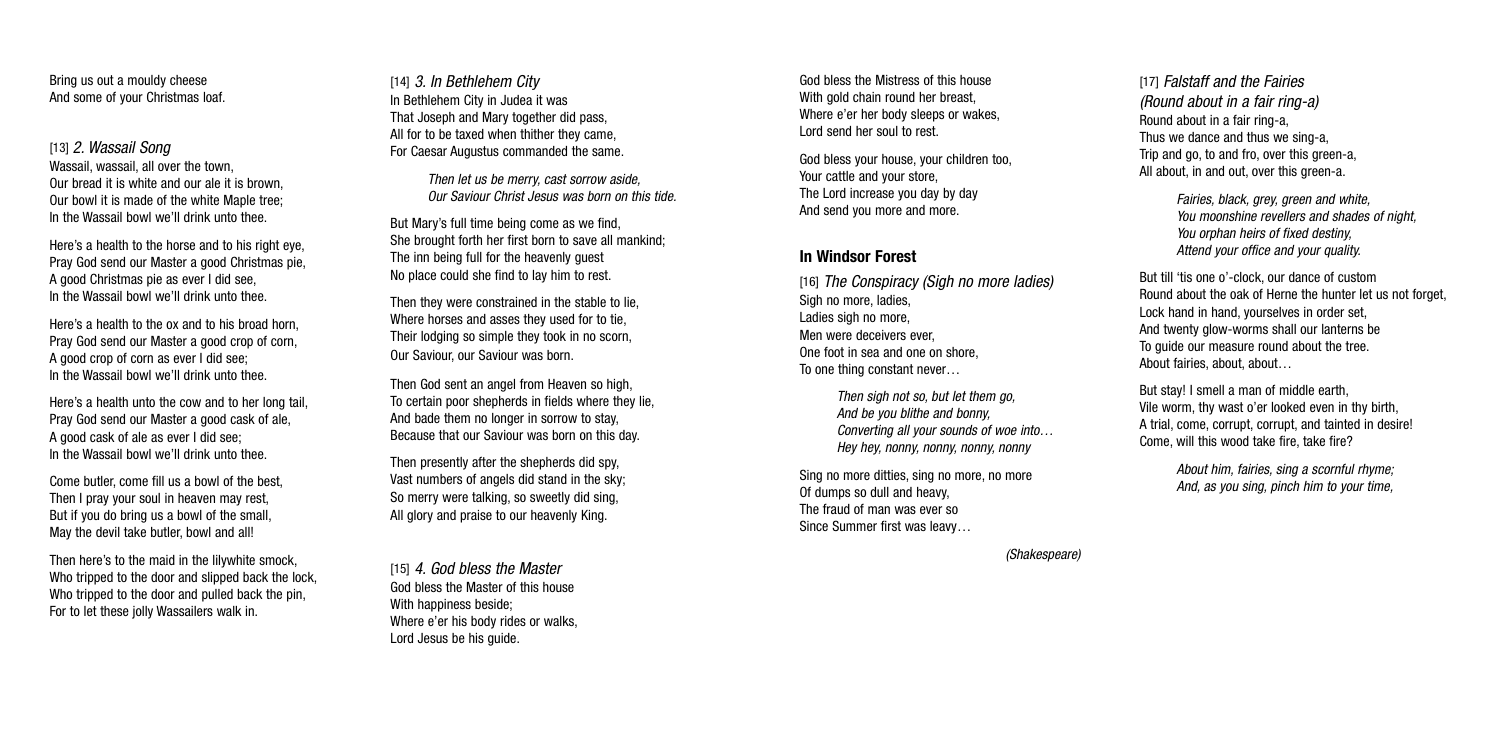Pinch him, pinch him, black and blue, Saucy mortals must not view What the Queen of stars is doing, Nor pry into our fairy wooing. Pinch him blue, and pinch him black, Let him not lack sharp nails to pinch him blue and red Till sleep has rocked his addle head, Pinch him, fairies, mutually, pinch him and burn him, Pinch him for his villainy, pinch him and turn him about, Till candles and starlight and moonshine be out.

(Shakespeare, Ravenscroft and Lyly)

[18] Wedding Song (See the Chariot at hand) See the chariot at hand here of love Wherein my Lady rideth, Each that draws is a swan or a dove, And well the car, Love, guideth. As she goes, all hearts do duty Unto her beauty; And enamoured do wish, So they might but enjoy such a sight, That they still were to run by her side through swords, Through seas, whither she would ride. Do but look on her eyes, They do light all that Love's world compriseth, Do but look on her hair It is bright as Love's star when it riseth. Do but mark her forehead's smoother Than words that soothe her:

And from her arched brows Such a grace sheds itself Through the face, as alone There triumphs to the life, All the gain, all the good Of the elements strife.

Have you seen but a bright lily grow Before rude hands have touched it? Have you marked but the fall of the snow Before the soil have smutched it? Have you felt the wool of the beaver or swan's down ever?

Or have smelt of the bud of the briar or the nard in the fire? Or have tasted the bag of the bee?

 $\Omega$  so white,  $\Omega$  so soft O so sweet is she.

(Ben Jonson)

[19] Epiloque (Whether men do laugh or weep) Whether men do laugh or weep. Whether they do wake or sleep Whether they die young or old, Whether they feel heat or cold, There is underneath the sun nothing in true earnest done.

Grief and joy and hope and fear Play their pageants ev'rywhere, Vain opinion all doth sway, And the world is but a play.

(attributed Thomas Campion)

#### **Sir David Willcocks**

Born on 30 December, 1919 in Newquay, Cornwall, David Willcocks began piano lessons when he was six and added the cello to his studies when he was just seven. In 1929, he was successful in his application to the Song School at Westminster Abbey and spent a very happy five years as a



chorister at this prestigious school. In 1934 he won a musical scholarship to Clifton College, Bristol where he studied under Douglas Fox. A period at the Royal College of Music, under R.O. Morris was all excellent preparation for his election to an organ scholarship at King's College, Cambridge. Thus began his long and illustrious association with King's College Choir. He played the organ in the Christmas Eve Service of Nine Lessons and Carols in 1939.

David Willcocks joined the infantry in 1940 and was quickly commissioned as a second lieutenant in Duke of Cornwall's Light Infantry. He received the Military Cross in November, 1944.

He returned to King's as an Organ Scholar in November, 1945. His conducting career was launched with Purcell's *Dioclesian* in 1947, and he was then invited to succeed Sir Walter Alcock as organist of Salisbury Cathedral. He conducted the Salisbury Musical Society and guest-conducted the Bournemouth Symphony Orchestra, conducting Elgar's *The Dream of Gerontius* for the first time in 1949. His success in Cambridge and Salisbury led to an invitation to succeed Sir Ivor Atkins at Worcester Cathedral. The opportunity to conduct in the Worcester Three Choirs Festival in 1950 was too good to turn down, and David directed three Festivals – in 1951, 1954 and 1957.

His reputation spread, and he was appointed conductor of the Bradford Festival Choral Society (1956 – 74) before returning to King's College as Organist in 1957, succeeding Boris Ord. He remained in this post until 1974, when he became Director of the Royal College of Music for ten years. He was also Conductor of The Bach Choir from 1960 to 1998. He succeeded Sir Adrian Boult as President of the Leith Hill Music Festival, a post he retained until 2005. He was appointed CBE in 1971 and received his knighthood in 1977.

Famous for his arrangements of Christmas carols, Sir David edited with Dr. Reginald Jacques Carols for Choirs Vol.1. As this was so successful he went on to co-edit with John Rutter many volumes, which are established throughout the world as essential playing or listening at Christmas. No Christmas would be the same without them.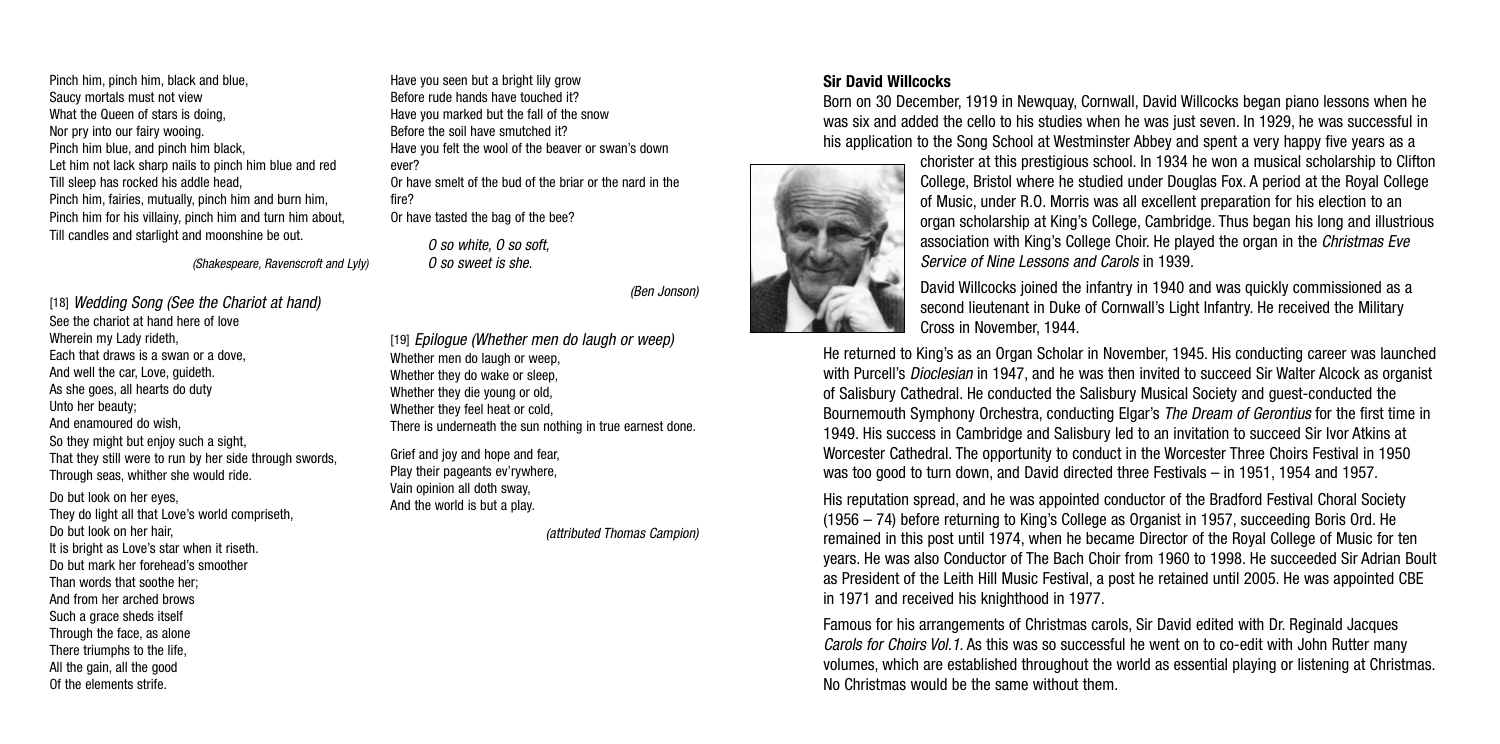David Willcocks first met Vaughan Williams in 1950 and worked closely with him at the Three Choirs Festival, particularly in preparing Hodie, a work he commissioned, in 1954. His recordings for EMI of Vaughan Williams are superb, including Hodie, Sancta Civitas, Five Tudor Portraits, Five Mystical Songs and Epithalamion. Beyond VW, his recordings of music from Bach, Tye, Taverner and Tallis to Fauré, Howells and Mathias, will remain his enduring musical legacy.

The RVW Society presented Sir David with a Lifetime Achievement Award in August, 2008, in Worcester Cathedral, and it was at this event that Stephen Connock of Albion Records approached him to conduct the world première recording of Vaughan Williams Folk Songs of the Four Seasons. to mark his 90th birthday on December 30th, 2009.

#### **Clare College Choir Cambridge**

Clare College Choir enjoys an international reputation as one of the leading Oxbridge college choirs. Under the direction of Timothy Brown it tours regularly and has made a number of highly acclaimed recordings. Its repertoire is extensive and includes much contemporary music; most recently it commissioned Sir John Tavener's Ex Maria Virgine, and composers such as John Rutter and Giles Swayne have written several works for the choir. Clare Choir often works with guest conductors including Ivor Bolton, Sir John Eliot Gardiner and Sir Roger Norrington. This recording, by the women's only voices of Clare Choir, marks the first collaboration with Sir David Willcocks.

The women members of the choir singing for this recording are as follows:

Soprano 2

Naomi Scott Lucy Taylor <sup>+</sup>

Soprano 1 Jennifer Ashworth Eleanor Caine Olympia Hetherington Maud Millar Catharine Rogers\* + Cressida Sharp Josephine Stephenson Rosemary Taylor

Claire Cockcroft Harriet Colley Eleanor Cramer Eleanor Helps Antonia Lyne Alto<sub>1</sub> Frances Burn Imogen Carr Elisabeth Fleming\*\* <sup>+</sup> Jessica Wallington

- Rapahaela Papadakis
- Rachel Beaumont Helena Daffern <sup>+</sup> Grace Durham Fiona Mackay

Alto<sub>2</sub>

- solo in The Conspiracy and Falstaff and the Fairies, In Windsor Forest
- solo in The Cuckoo, in Summer is a-coming in, Folk Songs of the Four Seasons
- **English Voices**

#### **Timothy Brown**

Timothy Brown trained as a chorister at Westminster Abbey and later as a member of King's College Choir, Cambridge, where he first met Sir David Willcocks. He conducted the Cambridge University Chamber Choir for many years and now conducts the professional chamber choir English Voices. He has edited choral volumes for Faber Music and is contributing Editor to the complete edition of music by William Walton. He has many successful CDs to his credit, including the Penguin Rossette Award for his Naxos recording of Rutter's Requiem and other sacred music, with the Choir of Clare College.

#### **The Dmitri Ensemble**

Formed in 2004, The Dmitri Ensemble is a performing group based around the central core of a string ensemble, committed to presenting both unjustly neglected and newly-penned works. Under their Principal Conductor, Graham Ross, the group has worked alongside contemporary composers and has given a number of world premières in such venues as Norwich Cathedral, St. John's, Smith Square and St. Paul's Cathedral. The Ensemble's first recording for Naxos of works by James MacMillan was released in 2009 to great critical acclaim. The group takes its name from its debut performance in the Chapel of Trinity College, Cambridge, where the programme concluded with Rudolf Barshai's arrangement of Dmitri Shostakovich's Eighth String Quartet, the so-called Chamber Symphony. See www.dmitriensemble.co.uk